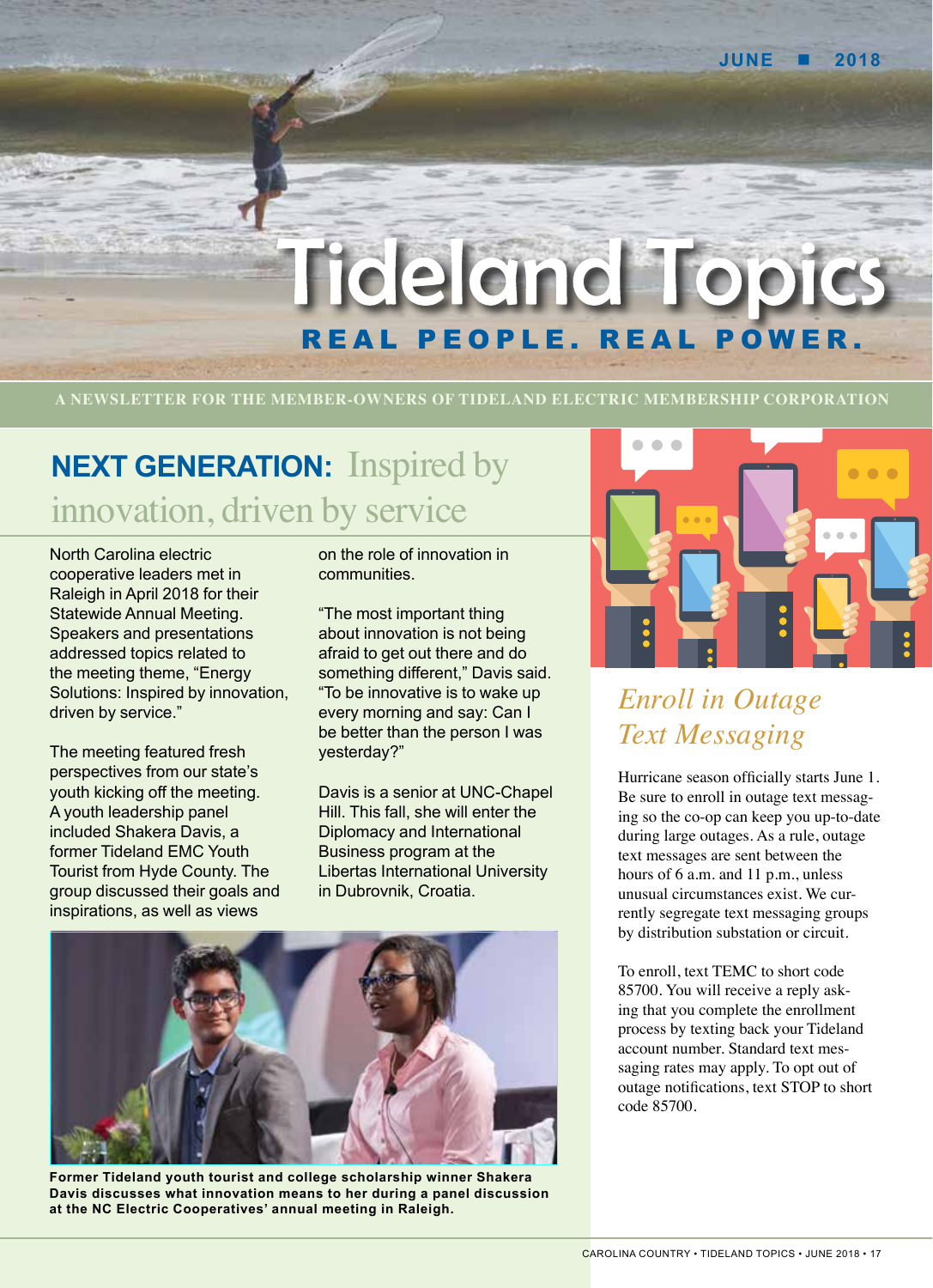

### *Message to our Member-Owners: Managing peak demand*

**By Paul Spruill** General Manager & CEO

#### **Right-of-Way Maintenance Update**

In June, Lucas Tree Service will trim our right-of-way on the Lowland circuit starting at Highway 33.

They will also trim along the Craven County circuit: Mary's Chapel Church Road, Walker Road and Aurora Road.

Our mowing crews will be working in Pamlico County on Seafarer Road, Scott Store Road, and all sideroads in that area.

Please support our tree trimming efforts. Trees are the number one cause of outages. Working together we can improve system reliability.

On July 16, 1984, Tideland EMC installed its first load management switch at the Belhaven home of member Willie Allen. Over the next 15 years Tideland would ultimately install over 10,000 load management switches to shed load during peak demand events. At the time, peak demand charges equated to 56¢ for every \$1 the co-op paid for power. The program saved Tideland members millions of dollars in energy charges.

The program was halted in 2002 when the co-op's wholesale power contracts dramatically changed and load management strategies no longer bore economic fruit. Things are now reversing course, and the co-op is exploring new ways to manage demand.

Thanks to the Ocracoke microgrid project, we have been testing the capabilities of wi-fi enabled smart thermostats to effectively reduce demand while ensuring member comfort during a handful of monthly control events. Participants are notified when one of the three-hour control events is likely to occur. If the control event conflicts with household needs, the member can easily opt-out of the event by overriding the thermostat setting. However, data has shown that most members never opt-out and if they do it is so late in the event that we have usually managed to "beat the peak."

Using cellular communications, we similiarly conduct water heater control events that slightly lower water heater temperatures rather than shut the units entirely off. That program has the additional benefit of being able to detect when a tank is potentially leaking or has a bad thermostat or failing element.

Furthermore, during last year's bridge construction accident that severed transmission service to Hatteras and Ocracoke islands, we utilized outage text messaging to issue load alerts that helped us bring power back up on the island and manage load while operating on backup generators.

Later this year we will begin testing these technologies on the mainland. We plan to start with members served by the new Fairfield Harbour substation. If you are among the 2,859 members served by that substation, we'll be reaching out to you shortly through a variety of co-op communications to explain what program options will be available to choose from. We'll also hold at least two community meetings in the area to talk about the ever changing energy landscape and what the personal perks are of participating in load reduction programs.

We look forward to engaging with you soon!

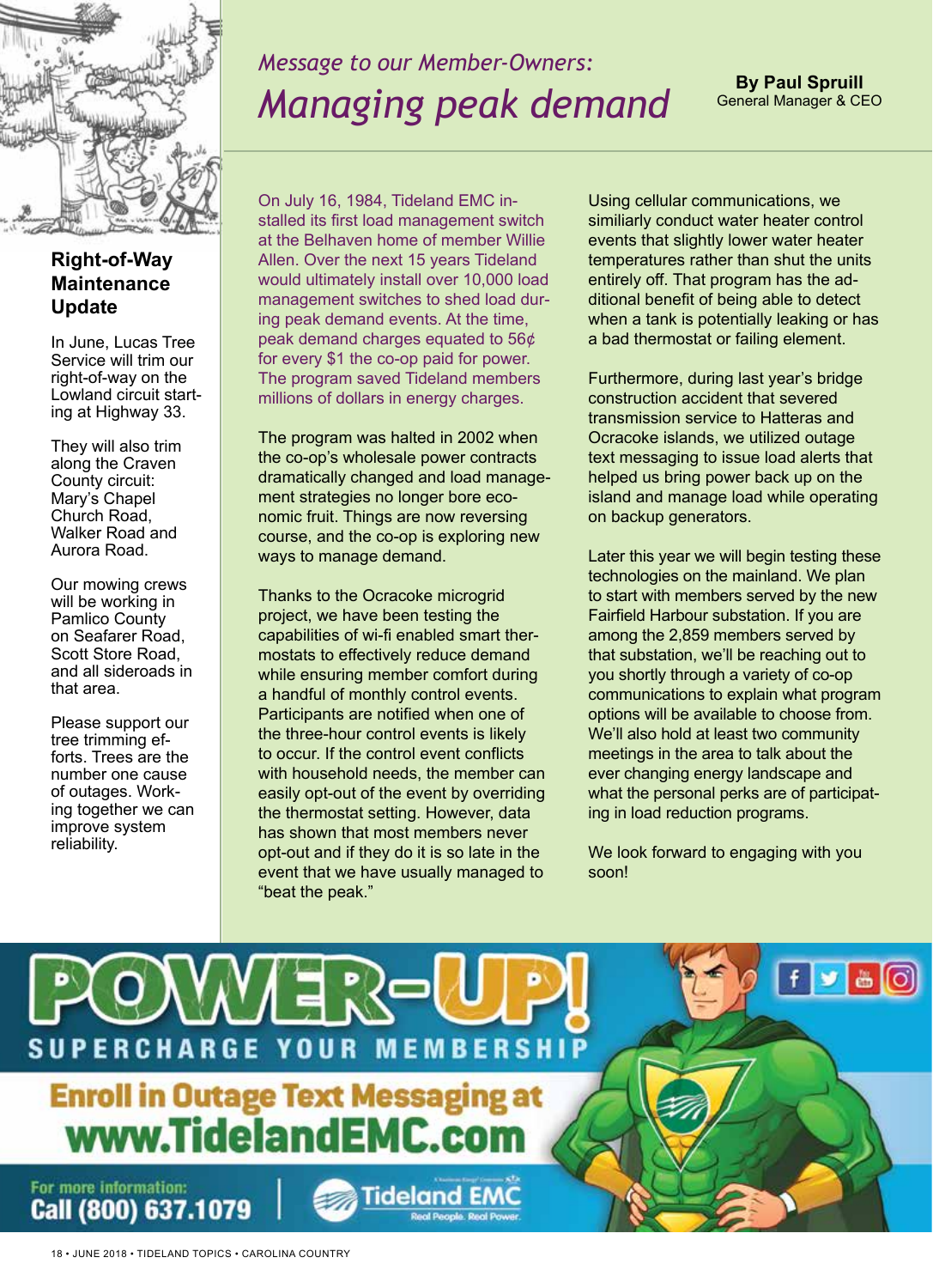## **Co-op scholarship winners named**



**Darvin Contreras** Ocracoke School The son of Lucila Uribe and Oscar Contreras of Ocracoke, Darvin will attend UNC-Chapel Hill. He will major in exercise science.



**Deanna Marshall** Mattamuskeet Early College High School Deanna is the daughter of Chad and Stephanie Marshall. She will attend Western Carolina University and major in

psychology. **Emily McPherson** Arapahoe Charter School The daughter of Chris and Lisa McPherson, Emily will attend Campbell University. She will major in criminal justice (pre-law).

**Vanessa Barron** Mattamuskeet Early College High School Vanessa is the daughter of Willie Barron and Sonia Develazco of Engelhard. She will major in psychology and minor

in philosophy at Western Carolina University.

Each of these students received a \$1,000 non-renewable scholarship from the Tideland Electric Care Trust. The co-op's community college scholarship winners can be found on the next page.

Tideland will begin accepting 2019 college scholarship applications in December 2018. The application can be found at www.tidelandemc.com

Congratulations to all Tideland area high school graduates.

SENERATO TIPS

**GENERATOR SAFETY** 

**1**

**never connnect a generator to household wiring without an approved double-pole, doublethrow transfer switch to prevent dangerous backfeeding onto the electric system**

**2**

**make sure the generator is adequately grounded to prevent electrocution**

#### **3**

**properly ventilate the generator to prevent carbon monoxide poisoning. in fact, if you own a generator you should also have a household carbon monoxide detector**

#### **4**

**use properly sized (wire gauge) extension cords that are in good condition and always use electrically grounded cordsets**

#### **5**

**never refuel a generator while it is running. allow it to cool down before adding fuel.**

#### **learn more:**

**to access tideland's complete generator safety and sizing guide visit www.tidelandemc. com/storm-center/ generator-safety**



Ocracoke School Maclain is the son of Garick and Jacquelyn Kalna. He will attend the University of NC - Chapel Hill where he will major in business.

**Maclain Kalna**



**Ingrid Watts** Epiphany School of Global Studies The daughter of Gregory and Gail Watts, Ingrid will major in Aviation and Avionics at Elizabeth City State University to prepare for a career in the US Coast Guard.



**Mason Caroon** Pamlico County High School Mason is the son of Clay and Christy Caroon of Oriental. He will major in engineering and applied mathematics at East Carolina University.